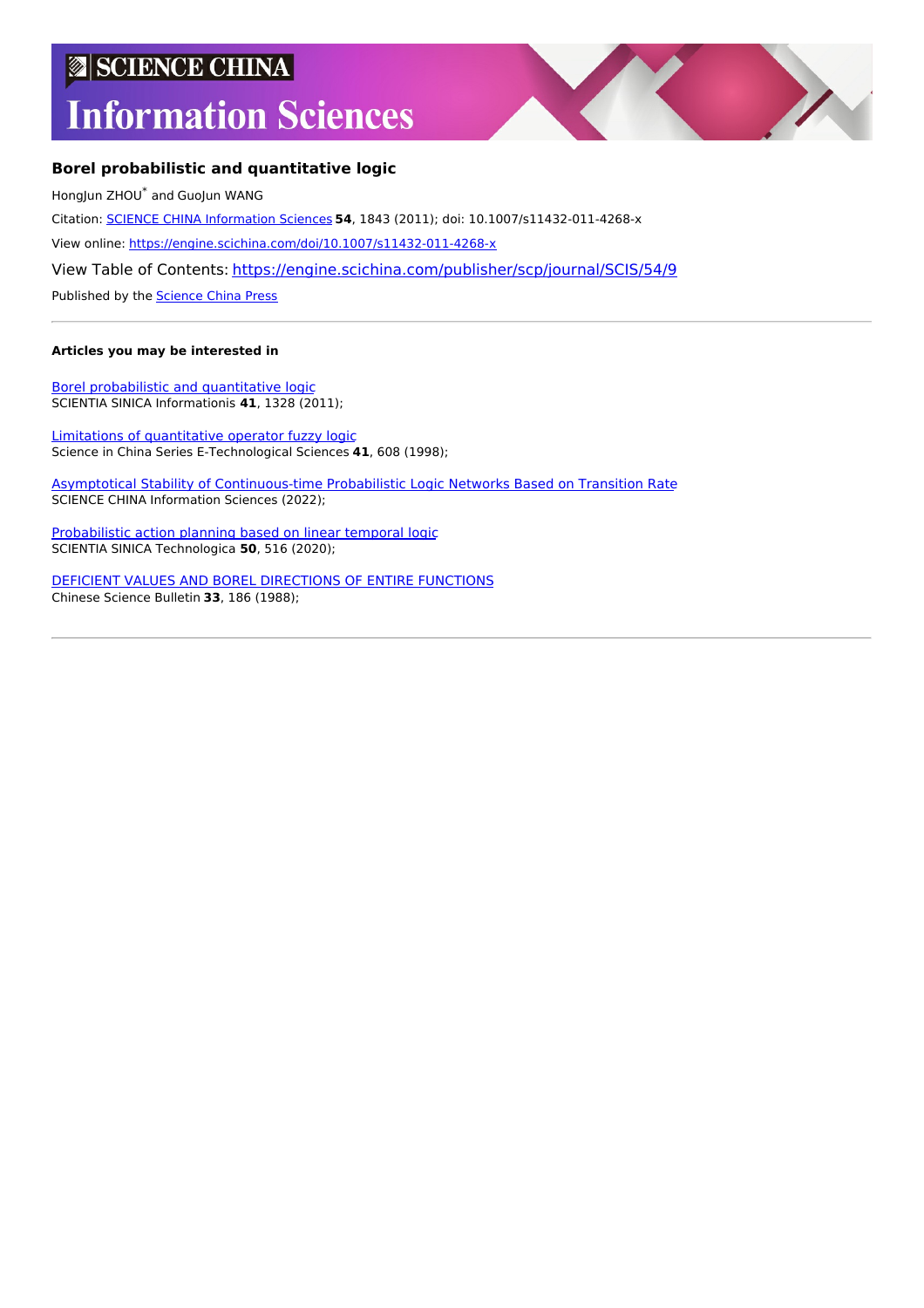## **SCIENCE CHINA** Information Sciences Information Sciences

**. RESEARCH PAPERS .**

September 2011 Vol. 54 No. 9: 1843–1854 doi: 10.1007/s11432-011-4268-x

## **Borel probabilistic and quantitative logic**

ZHOU HongJun<sup>∗</sup> & WANG GuoJun

*College of Mathematics and Information Science, Shaanxi Normal University, Xi'an* 710062*, China*

Received December 2, 2008; accepted October 19, 2010; published online June 20, 2011

**Abstract** The present paper introduces the notion of the probabilistic truth degree of a formula by means of Borel probability measures on the set of all valuations, endowed with the usual product topology, in classical two-valued propositional logic. This approach not only overcomes the limitations of quantitative logic, which require the probability measures on the set of all valuations to be the countably infinite product of uniform probability measures, but also remedies the drawback that probability logic behaves only locally. It is proved that the notions of truth degree, random truth degree in quantitative logic and the probability of formulas in probability logic can all be brought as special cases into the unified framework of the probabilistic truth degree. Thus quantitative logic and probability logic are unified. It also proves a one-to-one correspondence between deductively closed theories and topologically closed subsets of the space of all valuations, and a one-to-one correspondence between probabilistic truth degree functions and Borel probability measures on the space of all valuations. The second part of the present paper proposes an axiomatic definition of the probabilistic truth degree, and it is finally proved that each probabilistic truth degree function is represented by a unique Borel probability measure on the space of all valuations in the way given in the first part. Thus a theory which we call probabilistic and quantitative logic in the framework of classical propositional logic is established.

**Keywords** probabilistic truth degree, finite separation property, probability logic, quantitative logic, probabilistic and quantitative logic

**Citation** Zhou H J, Wang G J. Borel probabilistic and quantitative logic. Sci China Inf Sci, 2011, 54: 1843–1854, doi: 10.1007/s11432-011-4268-x

#### **1 Introduction**

To make logical deduction capable of expressing uncertainty, so as to accord with human reasoning, Hailperin [1] first introduced the idea of probability into classical propositional logic to measure the uncertainty of formulas. Soon afterwards, Nilsson [2] independently published this idea. For a systematic study on probability logic, see the monographs [3, 4]. In probability logic, the probability of a formula is uniquely determined by a probability distribution on the set of all state-descriptions of the formula. Given distinct probability distributions, one then gets different probabilities of the formula. Of course, this reflects the uncertainty of a formula well, but each formula has only finitely many state-descriptions and different formulas do not necessarily have the same state-descriptions. Hence, the probabilities of formulas in probability logic are only designed for concrete formulas, and the probabilities of different formulas are in general incomparable. The basic theory of probability logic concerns the probabilities of

<sup>∗</sup>Corresponding author (email: hjzhou@snnu.edu.cn, sdzhjun@gmail.com)

<sup>©</sup> Science China Press and Springer-Verlag Berlin Heidelberg 2011 **info.scichina.com** www.springerlink.com www.springerlink.com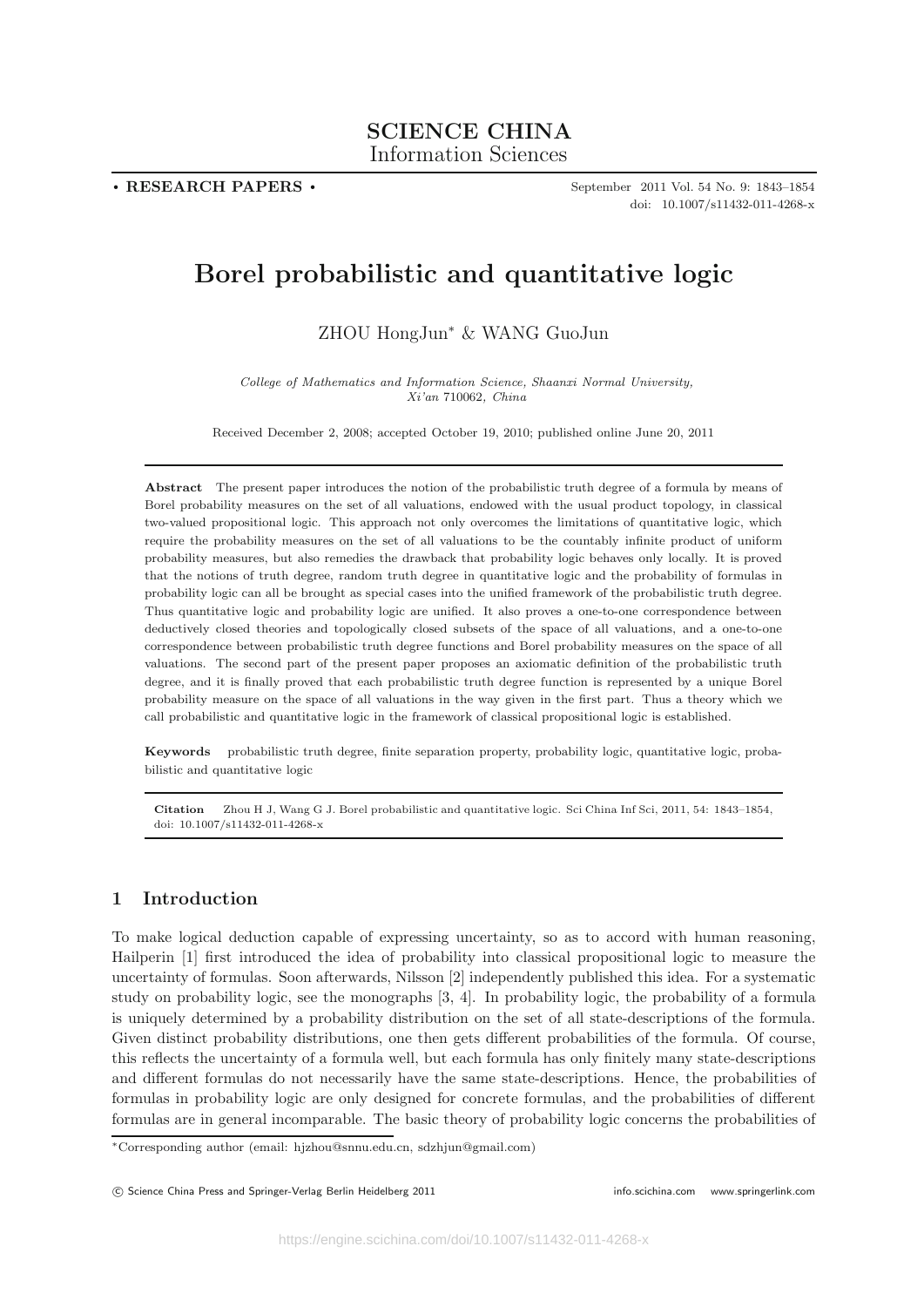consequences of a specific valid inference, which consists of only finitely many formulas, while the classical propositional logic has infinitely many formulas. From this point of view, the theory of probability logic behaves only locally.

On the other hand, Wang et al. [5] introduced, by means of the countably infinite product of uniform probability spaces of cardinal 2, the notion of truth degree for all formulas in classical propositional logic in a unified way. This work has aroused great interest of many scholars and a series of important results has been created [6–12]. We summarized these results, which form a new branch of mathematics, called quantitative logic, in [13, 14]. In quantitative logic, all basic logical notions such as theorem, tautology, provable equivalence, logical equivalence and so on are graded. Quantitative logic has overall merits, but it lacks randomness. In fact, in quantitative logic, every formula is assigned a truth degree, but all atomic formulas have the same truth degree  $\frac{1}{2}$  and the truth degree of the conjunction of any two atomic formulas is just equal to the product of the truth degrees of these formulas. From the point of view of probability, the probability of each atomic formula is  $\frac{1}{2}$ , and atomic formulas are mutually independent. This standpoint of viewing probabilities of atomic formulas as equal and independent seems to contradict actual facts in the real world. Keeping this situation in mind, Wang et al. [15] introduced the notion of random truth degree of formulas by means of a random sequence of numbers in the open unit interval. This remedies, to some extent, the limitation that quantitative logic lacks randomness. But it is unfortunate that this approach still requires atomic formulas to be independent. The reason is that each sequence of real numbers in  $(0, 1)$  uniquely determines a product probability measure (see  $(6)$ ). As stated above, there exist in the real world a large number of propositions which are not independent. The reference [3] also discussed this problem in a special section. Then here arises a question: Can we find an effective way to unify probability logic and quantitative logic by learning from their strong points and offsetting their weaknesses?

The problem above is the starting point of this paper. The notion of the probabilistic truth degree of formulas in classical propositional logic is introduce by means of Borel probability measures on the space of all valuations endowed with the usual product topology. This approach not only overcomes the limitations of quantitative logic, which require the probability measures on the set of all valuations to be the countably infinite product of uniform probability measures, but also remedies the drawback that probability logic behaves only locally. It is also proved that the notion of the probabilistic truth degree of formulas can bring the notion of probability of formulas in probability logic, and the notions of truth degree and of random truth degree in quantitative logic into a unified framework as special cases. Hence all basic theories in probability logic and quantitative logic can be discussed in our setting. Moreover, the second part of the paper is devoted to an axiomatization of the probabilistic truth degree function by using Komogorov's axioms [16], and it is finally proved that each probabilistic truth degree function of this kind can be represented by a unique Borel probability measure on the space of all valuations in the same way as given in the first part.

#### **2 Preliminaries**

In this section we recall briefly some basic notions and results in probability logic and in quantitative logic. For preliminaries about classical propositional logic, we refer to [14, 17], and we follow the notation in [14] in this paper: for example,  $\Omega = \{0,1\}^{\omega}$  denotes the set of all valuations and  $F(S)$  denotes the set of all formulas, where  $S = \{p_1, p_2, \ldots\}$  is the set of all atomic formulas.

Before introducing probabilities of formulas in probability logic, we first recall the notion of statedescription.

**Definition 2.1** [1] Let  $A = A(p_1, \ldots, p_n)$  be a formula built up from atomic formulas  $p_1, \ldots, p_n$ , and assume that  $p_i^1 = p_i$ ,  $p_i^0 = \neg p_i$ . Let  $(x_1, \ldots, x_n) \in \{0, 1\}^n$ , then the basic conjunction  $p_1^{x_1} \wedge \cdots \wedge p_n^{x_n}$  is called a **state-description** of A.

Obviously,  $A = A(p_1, \ldots, p_n)$  has a total of  $2^n$  pairwise different state-descriptions, denoted by  $S_1, \ldots, S_{2^n}$ .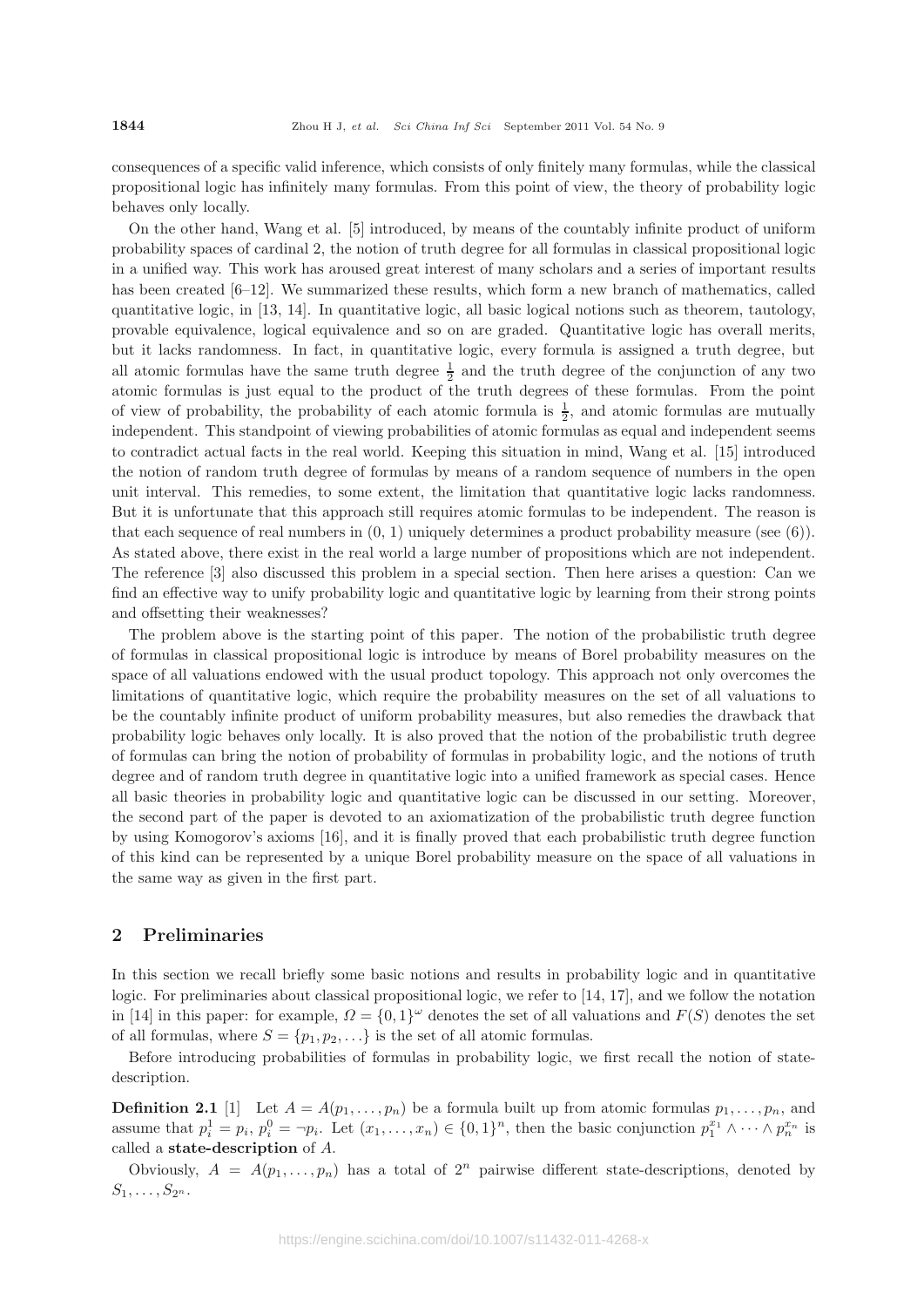**Definition 2.2** [1] Let P be a probability distribution on the set  $\{S_1,\ldots,S_{2^n}\}\)$  of state-descriptions of  $A = A(p_1, \ldots, p_n)$ . Then the **probability**  $P(A)$  of A is defined as

$$
P(A) = \sum \{ P(\{S_i\}) \mid S_i \text{ logically entails } A \}. \tag{1}
$$

By the definition of state-descriptions, state-descriptions  $p_1^{x_1} \wedge \cdots \wedge p_n^{x_n}$  are in one-to-one correspondence with n-dimensional  $0 - 1$  vectors  $(x_1, \ldots, x_n)$ . For convenience's sake, we call  $(x_1, \ldots, x_n)$  a statedescription. Then a probability distribution on  $\{S_1,\ldots,S_{2^n}\}$  is just a probability distribution on  $\{0,1\}^n$ , and that  $p_1^{x_1} \wedge \cdots \wedge p_n^{x_n}$  logically entails  $A = A(p_1, \ldots, p_n)$  means  $\overline{A}(x_1, \ldots, x_n) = 1$ , where  $\overline{A}$  is the Boolean function associated with A. From the analysis above we have

$$
P(A) = \sum \{ P(\{(x_1, \ldots, x_n)\}) \mid (x_1, \ldots, x_n) \in \bar{A}^{-1}(1) \} = P(\bar{A}^{-1}(1)).
$$
 (2)

**Example 2.3** (i) Let  $A = p_1 \vee p_2$ . Then A has four state-descriptions:  $(1, 1), (1, 0), (0, 1), (0, 0)$ . Let  $P({(1, 1)})=0.1, P({(1, 0)})=0.6, P({(0, 1)})=0.2, P({(0, 0)})=0.1$  be a probability distribution on  $\{0,1\}^2$ . Then  $P(A) = P(\bar{A}^{-1}(1)) = P(\{(1,1), (1,0), (0,1)\}) = 0.1 + 0.6 + 0.2 = 0.9$ .

(ii) Let  $B = p_1$ . Then B has two state-descriptions: (1), (0). Let P be a probability distribution on  $\{0, 1\}$  with  $P({1})=0.8$ , then  $P(B) = P(\bar{B}^{-1}(1)) = P({(1)})=0.8$ .

Note that, in Example 2.3,  $P(A)=0.9$  and  $P(B)=0.8$  are incomparable even though 0.8 and 0.9, as real numbers, are comparable. This is because that the probability distributions are different.

In 2002, Wang et al. [5] introduced the notion of the truth degree of a formula in classical propositional logic with the intent of measuring the extent to which the formula is true; see the survey paper [13]. In contrast to probability logic, the truth degree function is defined on all formulas and consequently truth degrees of all formulas are comparable.

**Definition 2.4** [5] Let  $X_m = \{0, 1\}$ , and  $\mu_m$  the uniform probability measure on  $X_m$  for  $m = 1, 2, \ldots$ . Let  $X = \prod_{m=1}^{\infty} X_m$ (i.e.,  $X = \Omega$ ), and  $\mathscr A$  the (smallest)  $\sigma$ -algebra generated by the set of all subsets of X of the form  $E_1 \times \cdots \times E_n \times X_{n+1} \times X_{n+2} \times \cdots$ , where  $E_m \subseteq X_m = \{0,1\}$ ,  $m = 1,\ldots,n$ ,  $n = 1,2,\ldots$ . Then there exists a unique probability measure  $\mu$  on X (see e.g. [18]) such that

- (i)  $\mathscr A$  is just the set of all  $\mu$ -measurable subsets,
- (ii) For every subset E of  $\prod_{m=1}^{n} X_m (n \in N)$ ,  $E \times \prod_{m=n+1}^{\infty} X_m$  is  $\mu$ -measurable, and

$$
\mu\bigg(E\times\prod_{m=n+1}^{\infty}X_m\bigg)=(\mu_1\times\cdots\times\mu_n)(E), n=1,2,\ldots.
$$

In particular, if  $E = E_1 \times \cdots \times E_n$ , then

$$
\mu\bigg(E\times\prod_{m=n+1}^{\infty}X_m\bigg)=(\mu_1\times\cdots\times\mu_n)(E)=\mu_1(E_1)\times\cdots\times\mu_n(E_n),
$$

where  $E_m \in \mathcal{P}(X_m)$ ,  $m = 1, \ldots, n$ . Then  $\mu$  is called the **product probability measure** of  $\mu_1, \mu_2, \ldots$ , denoted by  $\mu = \mu_1 \times \mu_2 \times \cdots$ . Let  $A \in F(S)$ , define

$$
\tau_2(A) = \mu(A^{-1}(1)).\tag{3}
$$

Then  $\tau_2(A)$  is called the **truth degree** of A, where A is viewed as a function (in the same symbol)  $A: \Omega \to \{0, 1\} : A(v) = v(A), v \in \Omega.$ 

Let  $A = A(p_1, \ldots, p_n) \in F(S)$ , then the truth value  $v(A)$  of A under a valuation v depends only on the truth values  $v(p_1),\ldots,v(p_n)$  of the atomic formulas  $p_1,\ldots,p_n$  occurring in A. Moreover, for two valuations  $u, v \in \Omega$ , we have  $u(A) = v(A) = \overline{A}(v(p_1), \ldots, v(p_n))$  whenever  $u(p_i) = v(p_i), i = 1, \ldots, n$ . Hence  $A^{-1}(1)$  must be of the form  $\bar{A}^{-1}(1) \times \prod_{m=n+1}^{\infty} X_m$ , i.e.,  $A^{-1}(1) = \bar{A}^{-1}(1) \times \prod_{m=n+1}^{\infty} X_m$ . Thus (3) can be further simplified as

$$
\tau_2(A) = \mu(A^{-1}(1)) = \mu\left(\bar{A}^{-1}(1) \times \prod_{m=n+1}^{\infty} X_m\right)
$$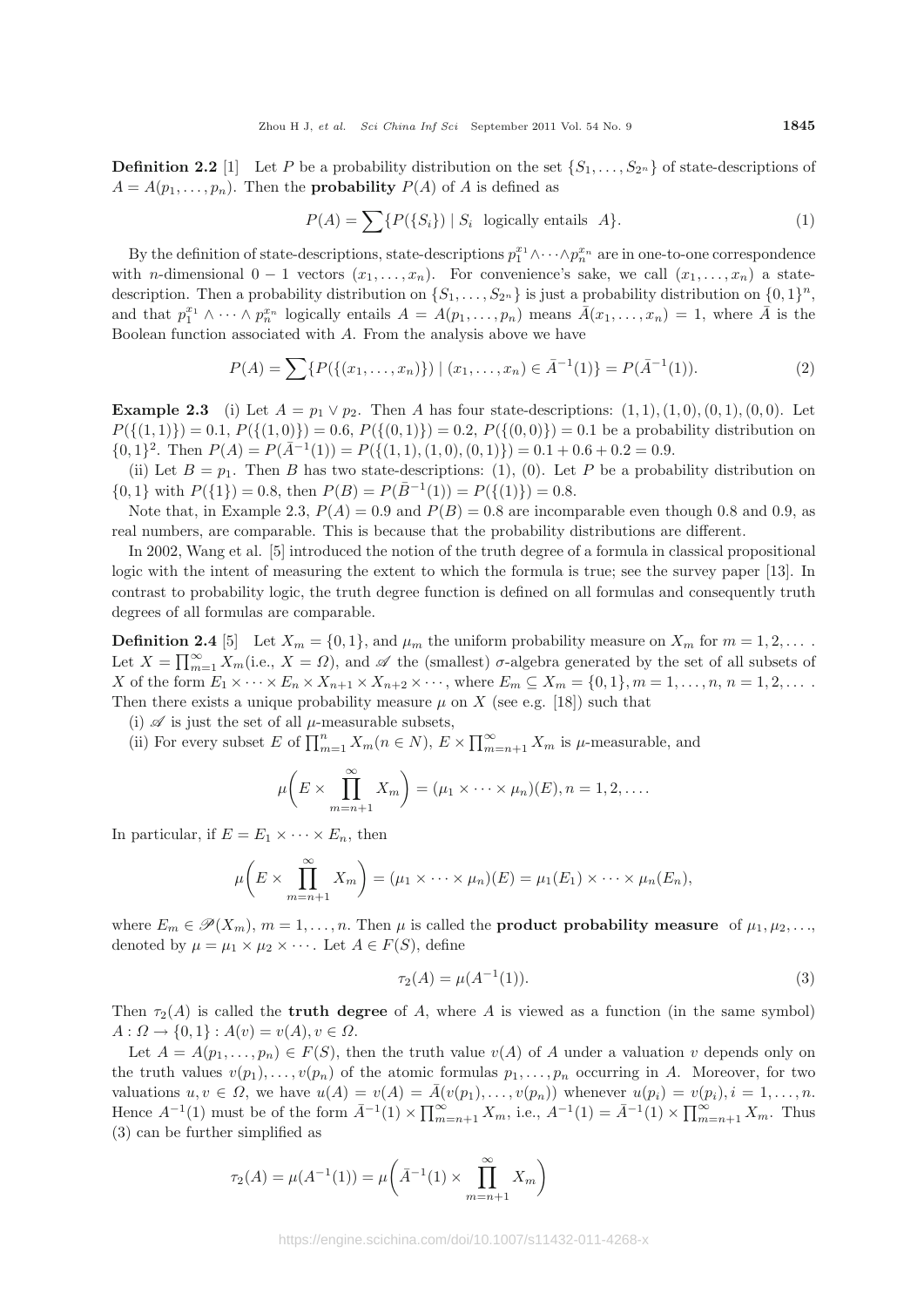$$
= (\mu_1 \times \cdots \times \mu_n)(\bar{A}^{-1}(1))
$$
  
\n
$$
= (\mu_1 \times \cdots \times \mu_n)(\{(x_1, \ldots, x_n) \mid (x_1, \ldots, x_n) \in \bar{A}^{-1}(1)\})
$$
  
\n
$$
= \sum \{(\mu_1 \times \cdots \times \mu_n)(\{(x_1, \ldots, x_n)\}) \mid (x_1, \ldots, x_n) \in \bar{A}^{-1}(1)\}
$$
  
\n
$$
= \sum \{\mu_1(\{x_1\}) \times \cdots \times \mu_n(\{x_n\}) \mid (x_1, \ldots, x_n) \in \bar{A}^{-1}(1)\}
$$
  
\n
$$
= \sum \left\{\frac{1}{2} \times \cdots \times \frac{1}{2} \mid (x_1, \ldots, x_n) \in \bar{A}^{-1}(1)\right\}
$$
  
\n
$$
= \frac{1}{2^n} |\bar{A}^{-1}(1)|.
$$
 (4)

(4) is just the expression given in [13].

Comparing (2) with (4), for a concrete formula  $A = A(p_1, \ldots, p_n)$ , if the P in (2) is uniform, then  $P(A) = P(\bar{A}^{-1}(1)) = \sum \{P(\{(x_1, \ldots, x_n)\}) \mid (x_1, \ldots, x_n) \in \bar{A}^{-1}(1)\} = \frac{1}{2^n} |\bar{A}^{-1}(1)| = \tau_2(A)$ . For example, in Example 2.3 (i), if P is uniform, then  $P(A)=0.75 = \tau_2(A)$ . Thus for a concrete formula A,  $\tau_2(A)$ is only a special case of  $P(A)$  when P is uniform. But it must be stressed that,  $\tau_2$  is defined on the whole set  $F(S)$  of formulas, while P is only defined for a specific formula A, hence one cannot simply regard quantitative logic as a special case of probability logic, each has its own appropriate sphere of application.

Let us now recall the notion of a random truth degree of a formula proposed in [15].

**Definition 2.5** [15] Let  $D = (P_1, P_2, \ldots)$  be a sequence in  $(0, 1)$ , and  $x = (x_1, x_2, \ldots) \in \Omega$  a valuation.  $\forall i = 1, 2, \ldots, \text{ let } Q_i^{x_i} = P_i \text{ if } x_i = 1 \text{ and otherwise } Q_i^{x_i} = 1 - P_i. \ \forall A = A(p_1, \ldots, p_n) \in F(S), \text{ define } \{ \forall i = 1, 2, \ldots, \exists i \in I \}$ 

$$
\tau_D(A) = \sum \{ Q_1^{x_1} \times \dots \times Q_n^{x_n} \mid (x_1, \dots, x_n) \in \bar{A}^{-1}(1) \}. \tag{5}
$$

Then  $\tau_D(A)$  is called the D-random truth degree of A.

Just from the definition of (5) one cannot see the distinction and relationship between  $\tau_D(A)$  and  $\tau_2(A)$ , because the background of introducing  $\tau_D(A)$  is not so clear, but it actually randomizes the  $\tau_2(A)$ . In fact, for each coordinate  $P_i$  in D,  $P_i$  determines a probability measure  $\mu_i$  on  $X_i = \{0, 1\}$  satisfying  $\mu_i({1}) = P_i$ . Let  $\mu = \mu_1 \times \mu_2 \times \cdots$  be the unique product probability measure on  $\Omega = \{0,1\}^{\omega}$  satisfying the conditions (i) and (ii) of Definition 2.4. Then we have

$$
\tau_D(A) = \sum \{ Q_1^{x_1} \times \cdots \times Q_n^{x_n} \mid (x_1, \ldots, x_n) \in \bar{A}^{-1}(1) \}
$$
  
\n
$$
= \sum \{ \mu_1(\{x_1\}) \times \cdots \times \mu_n(\{x_n\}) \mid (x_1, \ldots, x_n) \in \bar{A}^{-1}(1) \}
$$
  
\n
$$
= \sum \{ (\mu_1 \times \cdots \times \mu_n) (\{ (x_1, \ldots, x_n) \}) \mid (x_1, \ldots, x_n) \in \bar{A}^{-1}(1) \}
$$
  
\n
$$
= (\mu_1 \times \cdots \times \mu_n) (\bar{A}^{-1}(1))
$$
  
\n
$$
= \mu \left( \bar{A}^{-1}(1) \times \prod_{m=n+1}^{\infty} X_m \right)
$$
  
\n
$$
= \mu(A^{-1}(1)). \tag{6}
$$

It follows from (6) and (4) that  $\tau_D(A)$  and  $\tau_2(A)$  are defined in the same way, which both are based on the product probability measure  $\mu$  on  $\Omega$  except that the  $\mu$  in (6) is not necessarily uniform. In particular, if  $\mu_1, \mu_2,...$  in (6) are all uniform, then  $\tau_D(A) = \tau_2(A)$ . But (6) still requires  $\mu$  a product probability measure, and hence atomic formulas are still mutually independent. This is also unacceptable for particular applications.

In the next section we will introduce the notion of the probabilistic truth degree of formulas by means a Borel probability measure on  $\Omega$  (which is not necessarily uniform or independent), which can bring  $P(A)$ ,  $\tau_2(A)$  and  $\tau_D(A)$  as special cases into a unified framework.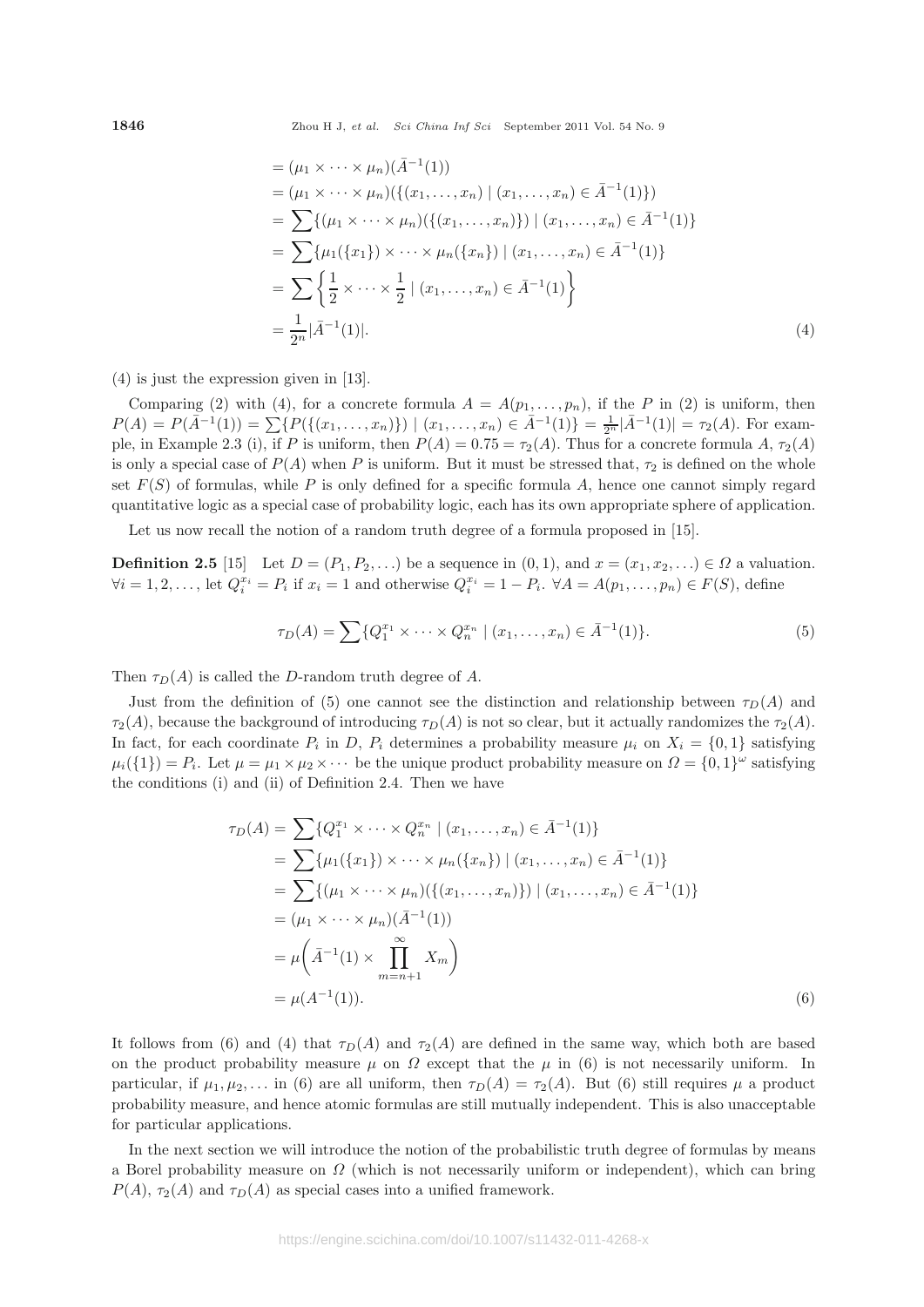#### **3 Probabilistic truth degrees of formulas and their properties**

#### **3.1 Definitions and properties**

Let  $X_m = \{0,1\}$  be the discrete topological space for all  $m = 1, 2, \ldots$ , and  $\Omega = \{0,1\}^\omega = \prod_{m=1}^\infty X_m$ the usual product topological space, called the valuation space. Let  $\mathscr{B}(\Omega)$  and  $\mathscr{B}(X_m)$  be the respective sets of Borel subsets of  $\Omega$  and  $X_m(m = 1, 2, \ldots)$ . It is clear that  $\mathscr{B}(X_m) = \mathscr{P}(X_m)$  for  $m = 1, 2, \ldots$ . By Lemma 8.2.4 in [19] we have that  $\mathscr{B}(\Omega)$  is just the  $\sigma$ -algebra generated by the topological basis for  $\Omega$ , i.e.,  $\mathscr{B}(\Omega) = \mathscr{A}$ , where  $\mathscr{A}$  is as defined in Definition 2.4. Note that for every  $n \in \mathbb{N}$ ,  $\{0,1\}^n$  is also endowed with the usual product topology and  $\mathscr{B}(\{0,1\}^n) = \mathscr{P}(\{0,1\}^n)$ . In this sense, the probability measures  $\mu$  in (3) and (6) are all Borel.

**Definition 3.1** Let  $A \in F(S)$ ,  $\mu$  be a Borel probability measure on  $\Omega$ , and define

$$
\tau_{\mu}(A) = \mu(A^{-1}(1)).\tag{7}
$$

Then  $\tau_{\mu}(A)$  is called the  $\mu$ -probabilistic truth degree of A, or simply the  $\mu$ -truth degree of A.

**Remark 3.2** (i) As in Definition 2.4, every formula A is viewed as a function  $A: \Omega \to \{0,1\}$ ,  $A(v)$  $v(A), v \in \Omega$ . Note that, for every formula A, the function  $A: \Omega \to \{0,1\}$  is continuous from the valuation space  $\Omega$  into the discrete space  $\{0, 1\}$ , therefore a Borel measurable function on  $\Omega$ . Hence every formula can be viewed as a discrete function of random variables taking only values 0 and 1 on  $(\Omega, \mathcal{B}(\Omega), \mu)$ , and  $\tau_{\mu}(A) = \mu(A^{-1}(1)) = 1 \cdot \mu(A^{-1}(1)) + 0 \cdot \mu(A^{-1}(0)) = \int_{\Omega} A(v) d\mu$  is the mathematical expectation of A.

(ii) By (7), logically equivalent formulas have the same probabilistic truth degree. Without loss of generality, we assume every formula we are dealing with is built up from the first  $n$  atomic formulas  $p_1, \ldots, p_n$  for some *n*.

(iii) Let  $A = A(p_1, ..., p_n) \in F(S)$ , then  $A^{-1}(1) = \overline{A}^{-1}(1) \times \prod_{m=n+1}^{\infty} X_m$ . Thus  $\tau_{\mu}(A) = \mu(\overline{A}^{-1}(1) \times \prod_{m=n+1}^{\infty} X_m)$  $\prod_{m=n+1}^{\infty} X_m$ ). If define  $\mu(n) : \mathscr{P}(\{0,1\}^n) \to [0,1]$  by  $\mu(n)(E) = \mu(E \times \prod_{m=n+1}^{\infty} X_m)$ ,  $E \in \mathscr{P}(\{0,1\}^n)$ , then  $\mu(n)$  is a Borel probability measure on the finite product space  $\{0, 1\}^n$ , called the restriction of  $\mu$ on  $\{0,1\}^n$ . Then (7) can be further simplified as

$$
\tau_{\mu}(A) = \mu(A^{-1}(1)) = \mu\left(\bar{A}^{-1}(1) \times \prod_{m=n+1}^{\infty} X_m\right) = \mu(n)(\bar{A}^{-1}(1)).
$$
\n(8)

Conversely, let P be a Borel probability measure on  $\{0,1\}^n$  and  $\mu_m$  the uniform probability measure on  $X_m = \{0,1\}$   $(m = n + 1, n + 2,...)$ . Because  $\Omega$  can also be viewed as the infinite product space of  $\{0,1\}^n, X_{n+1}, X_{n+2},\ldots$ , then  $P, \mu_{n+1}, \mu_{n+2},\ldots$  determine a unique product probability measure  $\mu$  on  $\Omega$ . It is easy to check that  $\mu(n) = P$ .

(iv) Let  $A = A(p_1,...,p_n) \in F(S)$  and  $\mu(n)$  be a probability measure on  $\{0,1\}^n$  (of state-descriptions of A), then  $\tau_{\mu}(A) = \mu(n)(\bar{A}^{-1}(1)) = \sum \{ \mu(n)(\{(x_1,\ldots,x_n)\}) \mid (x_1,\ldots,x_n) \in \bar{A}^{-1}(1)\}$ . By (2),  $\tau_{\mu}(A)$  is a probability of A in the sense of probability logic. But the most important difference is that  $\tau_{\mu}$  is defined on the whole set  $F(S)$  of formulas.

(v) Let  $A = A(p_1,...,p_n) \in F(S)$ , and  $\mu$  be the product of the probability measures  $\mu_m$  on the subspaces  $X_m$  of  $\Omega$ , i.e.,  $\mu = \mu_1 \times \mu_2 \times \cdots$ , then

$$
\tau_{\mu}(A) = \mu(n)(\bar{A}^{-1}(1))
$$
  
=  $(\mu_1 \times \cdots \times \mu_n)(\bar{A}^{-1}(1))$   
=  $\sum \{(\mu_1 \times \cdots \times \mu_n)(\{(x_1, \ldots, x_n)\}) \mid (x_1, \ldots, x_n) \in \bar{A}^{-1}(1)\}$   
=  $\sum \{\mu_1(\{x_1\}) \times \cdots \times \mu_n(\{x_n\}) \mid (x_1, \ldots, x_n) \in \bar{A}^{-1}(1)\}.$  (9)

(9) is just (6). Thus the random truth degree of formulas in [15] is only a special case of the probabilistic truth degree of formulas in the case where  $\mu$  is a product probability measure. In particular, if each  $\mu_m$ is uniform, then by (9),  $\tau_{\mu}(A) = \frac{1}{2^n} |(\bar{A}^{-1}(1))| = \tau_2(A)$ , which is just the expression (4).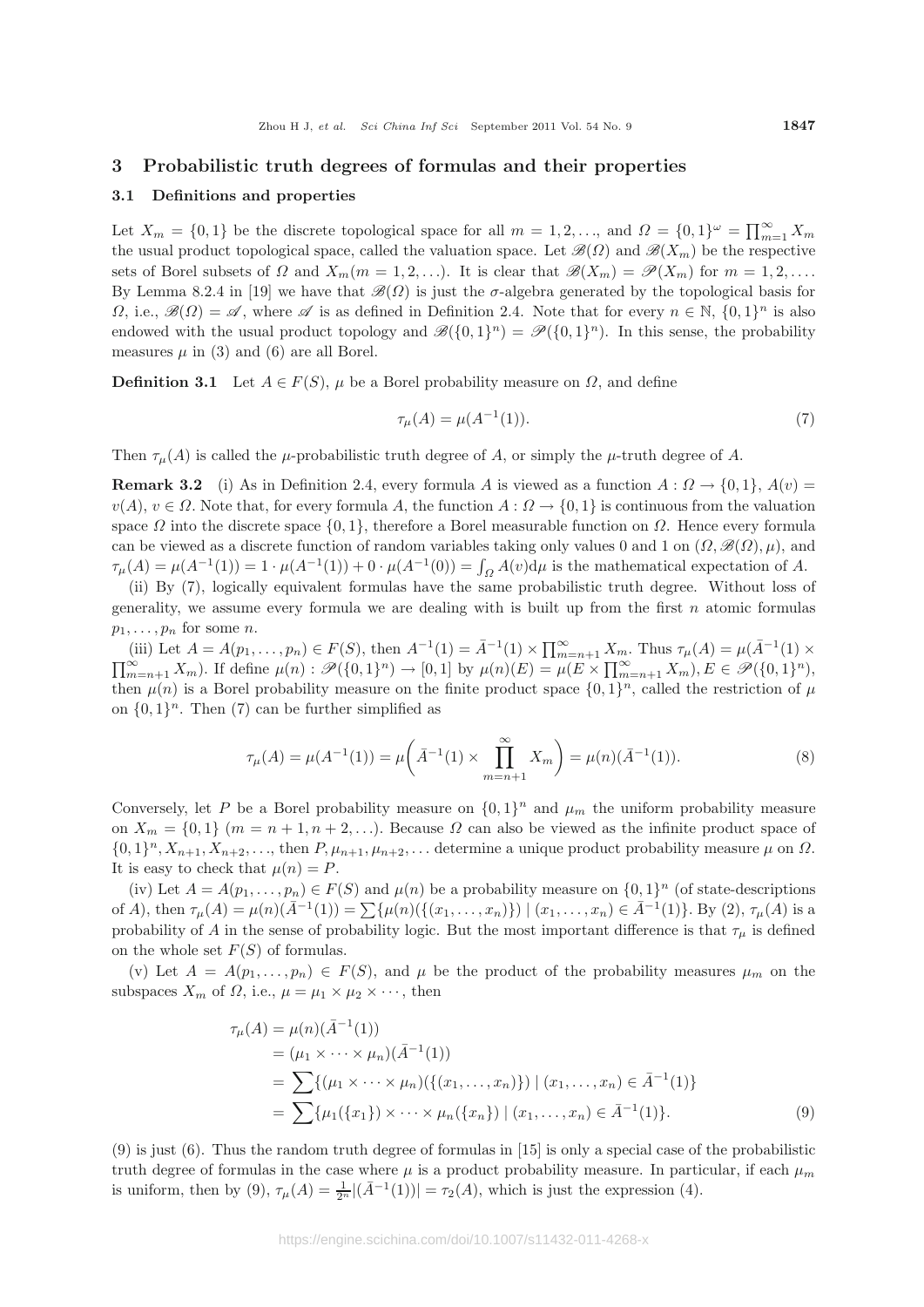(vi) Every valuation v is a probabilistic truth degree function  $\tau_{\mu}$  in the sense of Definition 2.1 when  $\mu$ satisfies  $\mu(E) = 1$  whenever  $v \in E$ .

**Example 3.3** Let  $A = p_1, B = p_2 \rightarrow p_3, C = p_1 \vee p_2 \vee p_3, D = p_1 \wedge p_2 \wedge p_3$ . Find  $\tau_\mu(A), \tau_\mu(B), \tau_\mu(C), \tau_\mu(D)$ .

**Solution** (i) Let  $\mu(3)(\{(1,1,1)\}) = \mu(3)(\{(1,1,0)\}) = 0.2, \ \mu(3)(\{(x_1,x_2,x_3)\}) = 0.1, (x_1,x_2,x_3) \in$  $\{0,1\}^3$  and  $(x_1, x_2, x_3) \neq (1, 1, 1), (x_1, x_2, x_3) \neq (1, 1, 0)$ , then

 $\tau_{\mu}(A) = \mu(3)(\bar{A}^{-1}(1)) = \mu(3)(\{(1, 1, 1), (1, 1, 0), (1, 0, 1), (1, 0, 0)\}) = 0.6;$ 

 $\tau_{\mu}(B) = \mu(3)(\bar{B}^{-1}(1)) = \mu(3)(\{(1, 1, 1), (1, 0, 1), (1, 0, 0), (0, 1, 1), (0, 0, 1), (0, 0, 0)\} = 0.7;$ 

 $\tau_{\mu}(C) = \mu(3)(\bar{C}^{-1}(1)) = \mu(3)(\{0, 1\}^3 - \{(0, 0, 0)\}) = 0.9;$ 

$$
\tau_{\mu}(D) = \mu(3)(\{(1, 1, 1)\}) = 0.2.
$$

(ii) Let  $\mu(3)$  be a uniform probability measure on  $\{0,1\}^3$ , then  $\tau_{\mu}(A)=0.5, \tau_{\mu}(B)=0.75, \tau_{\mu}(C)=0.75$  $0.875, \tau_{\mu}(D)=0.125.$ 

**Proposition 3.4** Let  $\mu$  be a Borel probability measure on  $\Omega$ , and define

$$
H_{\mu} = \{ \tau_{\mu}(A) \mid A \in F(S) \}.
$$

Then

(i)  $H_{\mu} = {\mu(n)(E) | E \subseteq {0,1}^n, n \in \mathbb{N}}.$ 

(ii) If  $\mu$  satisfies  $\mu({v}) = 0$  for every  $v \in \Omega$ , then  $H_{\mu}$  is a countable dense subset of [0, 1].

(iii) If  $\mu$  is generated by uniform probability measures on  $\{0, 1\}$ , then  $H_{\mu} = \{\frac{k}{2^n} \mid k = 0, 1, ..., 2^n, n \in$ N}.

*Proof.* (i) Take any  $A \in F(S)$ . Without loss of generality, we can assume that  $A = A(p_1, \ldots, p_n)$ . Then  $\bar{A}^{-1}(1) \subseteq \{0,1\}^n$ , and by  $(8), \tau_\mu(A) = \mu(n)(\bar{A}^{-1}(1)) \in \{\mu(n)(E) \mid E \subseteq \{0,1\}^n, n \in \mathbb{N}\}.$  For the converse, take  $E \subseteq \{0,1\}^n$  and construct a formula  $A = \vee \{p_1^{x_1} \wedge \cdots \wedge p_n^{x_n} \mid (x_1,\ldots,x_n) \in E\}$  where we assume that  $p^1 = p$  and  $p^0 = \neg p$ . Then it is easy to check that  $\overline{A}^{-1}(1) = E$ . Therefore  $\mu(n)(E) \in H_\mu$  and  $\{\mu(n)(E) \mid E \subseteq \{0,1\}^n, n \in \mathbb{N}\} \subseteq H_\mu.$ 

(ii) Suppose that  $\mu({v}) = 0$  for every  $v \in \Omega = {0,1}^{\omega}$ . Then  $\forall \varepsilon > 0$ , there exists  $n \in \mathbb{N}$  such that  $\mu((x_1,\ldots,x_n)\times\prod_{m=n+1}^{\infty}X_m)<\varepsilon$  for every  $(x_1,\ldots,x_n)\in\{0,1\}^n$ .  $\forall E\subseteq\{0,1\}^n$ , construct a formula  $A_E = \vee \{p_1^{x_1} \wedge \cdots \wedge p_n^{x_n} \mid (x_1, \ldots, x_n) \in E\}$ . Then  $\{\mu(A_E) \mid E \subseteq \{0,1\}^n\} \subseteq H_\mu$ , and so  $H_\mu$  is dense in  $[0, 1]$ .

(iii) An immediate consequence of (i) and (ii).

 $\tau_{\mu}$  has the following properties.

**Proposition 3.5** Let  $\mu$  be a Borel probability measure on  $\Omega$ ,  $A, B \in F(S)$ . Then

(i)  $\tau_{\mu}(A) = \Sigma \{ \tau_{\mu}(A \wedge S_i) \mid S_i \text{ is a state-description of } A \} = \Sigma \{ \tau_{\mu}(S_i) \mid S_i \text{ logically entails } A \}.$ 

(ii) If A is a tautology (contradiction), then  $\tau_\mu(A) = 1(\tau_\mu(A) = 0)$ .

- (iii) If A and B are logically equivalent, then  $\tau_{\mu}(A) = \tau_{\mu}(B)$ .
- (iv)  $\tau_{\mu}(\neg A)=1-\tau_{\mu}(A)$ .

(v)  $\tau_{\mu}(A) + \tau_{\mu}(B) = \tau_{\mu}(A \vee B) + \tau_{\mu}(A \wedge B).$ (vi)  $1 + \tau_\mu(A \wedge B) = \tau_\mu(A) + \tau_\mu(A \rightarrow B).$ (vii)  $\tau_{\mu}(A) + \tau_{\mu}(A \rightarrow B) = \tau_{\mu}(B) + \tau_{\mu}(B \rightarrow A).$ (viii) If  $\models A \rightarrow B$ , then  $\tau_{\mu}(A) \leq \tau_{\mu}(B)$ . (ix)  $\tau_{\mu}(B) \leq \tau_{\mu}(A \to B)$ .  $(\textbf{x}) \tau_{\mu}(A \wedge B) \leqslant \min\{\tau_{\mu}(A), \tau_{\mu}(B)\} \leqslant \max\{\tau_{\mu}(A), \tau_{\mu}(B)\} \leqslant \tau_{\mu}(A \vee B).$ 

*Proof.* A routine verification.

**Corollary 3.6** Let  $A, B, C \in F(S)$ , and  $\mu$  be a Borel probability measure on  $\Omega$ ,  $\alpha, \beta \in [0, 1]$ . Then (i) If  $\tau_{\mu}(A) \geq \alpha$ ,  $\tau_{\mu}(A \rightarrow B) \geq \beta$ , then  $\tau_{\mu}(B) \geq \alpha + \beta - 1$ . (ii) If  $\tau_{\mu}(A \to B) \ge \alpha$ ,  $\tau_{\mu}(B \to C) \ge \beta$ , then  $\tau_{\mu}(A \to C) \ge \alpha + \beta - 1$ .

**Corollary 3.7** Let  $A, B, C \in F(S)$ , and  $\mu$  be a Borel probability measure on  $\Omega$ . Then (i) If  $\tau_{\mu}(A \to B) = 1$ , then  $\tau_{\mu}(A) \le \tau_{\mu}(B)$ . (ii) If  $\tau_{\mu}(A) = 1, \tau_{\mu}(A \to B) = 1$ , then  $\tau_{\mu}(B) = 1$ .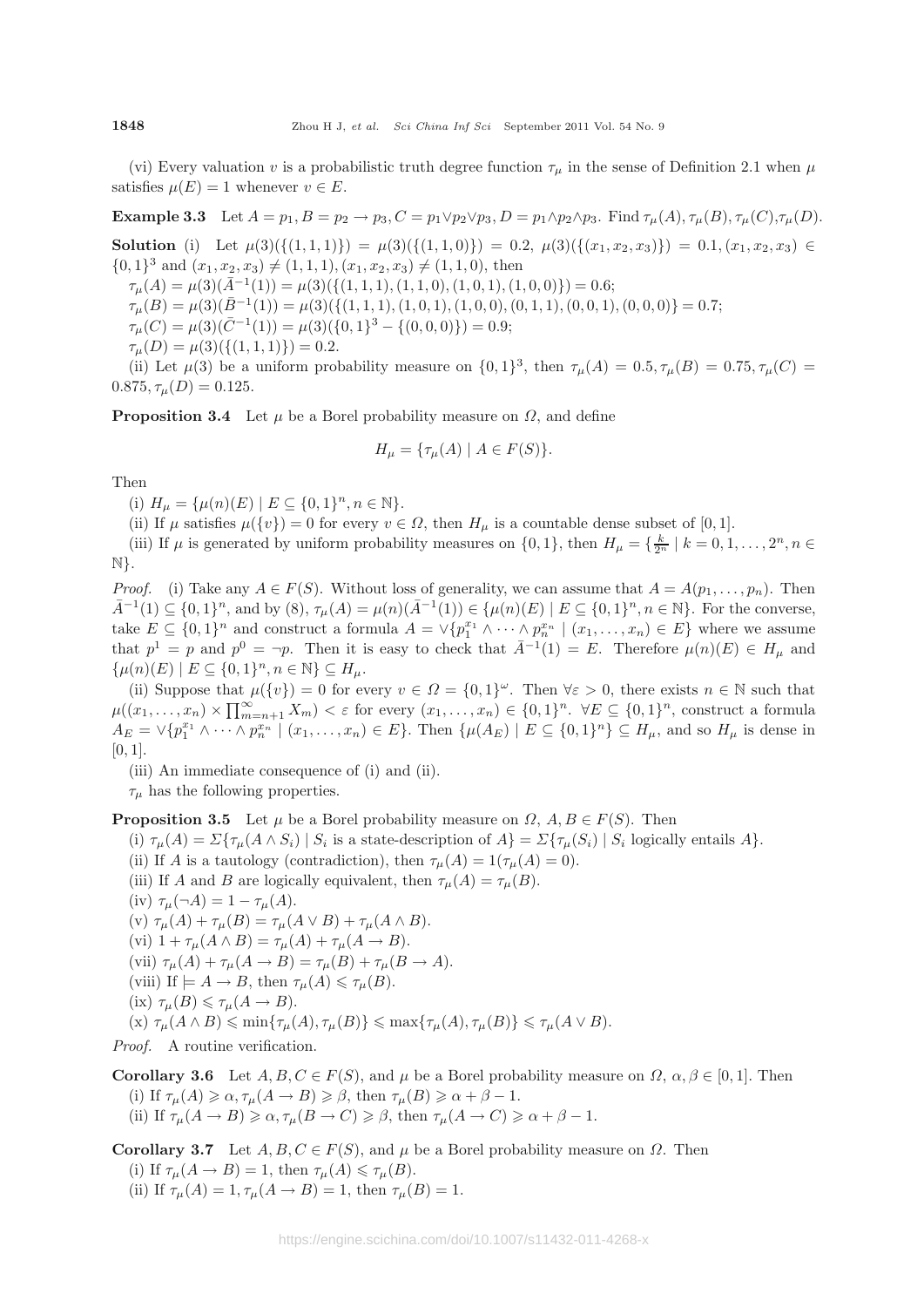(iii) If  $\tau_\mu(A \to B) = 1$ ,  $\tau_\mu(B \to C) = 1$ , then  $\tau_\mu(A \to C) = 1$ .

#### **3.2 Deductively closed theories versus topologically closed sets**

**Definition 3.8** Let  $\mu$  be a Borel probability measure on  $\Omega$ , and define

$$
ker(\tau_{\mu}) = \{ A \in F(S) \mid \tau_{\mu}(A) = 1 \}.
$$

Then ker( $\tau_{\mu}$ ) is called the **kernel** of  $\tau_{\mu}$ .

**Theorem 3.9** ker( $\tau_{\mu}$ ) is a deductively closed consistent theory.

*Proof.* (i) Let  $A \in F(S)$ . If A is an axiom, then clearly we have  $A \in \text{ker}(\tau_{\mu})$ .

(ii) Let  $A, A \to B \in \text{ker}(\tau_\mu)$ , then  $\tau_\mu(A) = 1, \tau_\mu(A \to B) = 1$ . By Corollary 3.7(ii) we have  $\tau_\mu(B) = 1$ , and consequently  $B \in \text{ker}(\tau_{\mu}).$ 

It follows from (i) and (ii) that ker( $\tau_{\mu}$ ) is deductively closed. Obviously  $\perp \notin \text{ker}(\tau_{\mu})$ ; this shows that  $\ker(\tau_{\mu})$  is consistent.

In the following we concentrate on the converse problem of Theorem 3.9, i.e, whether each deductively closed consistent theory has the form  $\ker(\tau_\mu)$  for some  $\tau_\mu$ . To do this, we first study properties of models of a theory.

**Definition 3.10** Let  $\Sigma \subseteq \Omega = \{0,1\}^\omega$ . If  $\Sigma$  satisfies:  $\forall u = (u_1, u_2, \ldots) \in \Omega - \Sigma$ , there exists  $n \in \mathbb{N}$ such that  $\forall v = (v_1, v_2, \ldots) \in \Sigma$ ,  $(u_1, \ldots, u_n) \neq (v_1, \ldots, v_n)$ , then  $\Sigma$  is said to have the finite separation property.

For example,  $\Sigma = \emptyset$ ,  $\Sigma = \{(1, 1, \ldots)\}\$ and  $\Sigma = \Omega$  all have this property; however,  $\Sigma = \Omega - \{(1, 1, \ldots)\}\$ does not. We shall prove a one-to-one correspondence between deductively closed theories and closed subsets of  $\Omega$  by virtue of subsets having the finite separation property, and we finally give a positive answer to the converse of Theorem 3.9.

**Theorem 3.11** Let  $\Gamma$  be a theory, and  $\Sigma$  the set of all models of  $\Gamma$ , then  $\Sigma$  has the finite separation property.

*Proof.* We show the claim above by contradiction. Suppose not, then there exists  $u = (u_1, u_2, \ldots) \in$  $\Omega - \Sigma$  such that,  $\forall n \in \mathbb{N}$  there is  $v = (v_1, v_2, \ldots) \in \Sigma$  with  $(u_1, \ldots, u_n) = (v_1, \ldots, v_n)$ . Take any  $A \in \Gamma$ , and assume  $A = A(p_1, \ldots, p_n)$ . Then

$$
1 = v(A) = \overline{A}(v(p_1), \dots, v(p_n)) = \overline{A}(u(p_1), \dots, u(p_n)) = u(A).
$$

By the arbitrariness of  $A, u \in \Sigma$ , a contradiction.

**Theorem 3.12** Suppose that  $\Sigma \subseteq \Omega$  has the finite separation property, then there exists a theory  $\Gamma$ such that  $\Sigma$  is just the set of all models of  $\Gamma$ .

*Proof.* If  $\Sigma = \emptyset$ ,  $\Gamma = \{p_1, \neg p_1\}$  is required. Suppose now  $\Sigma \neq \emptyset$ .  $\forall n \in \mathbb{N}$ , let  $\Sigma(n) = \{(v_1, \dots, v_n) \mid v =$  $(v_1, v_2,...) \in \Sigma$  and construct a theory

$$
\Gamma = \{ \vee \{ p_1^{v_1} \wedge \cdots \wedge p_n^{v_n} \mid (v_1, \ldots, v_n) \in \Sigma(n) \} \mid n \in \mathbb{N} \}. \tag{10}
$$

Note that because,  $\forall n \in \mathbb{N}, \Sigma(n)$  is finite, every formula in T is well defined, and consequently T is a theory. It is easy to check that  $\Sigma$  is the set of all models of  $\Gamma$ .

For every subset  $\Sigma$  of  $\Omega$  having the finite separation property, the proof of Theorem 3.12 not only points out that there exists a theory  $\Gamma$  such that  $\Sigma$  is exactly the set of all models of  $\Gamma$  but also gives the structure of Γ. The problem is how many such theories there are for a given  $\Sigma$ . Clearly, every theory  $\Gamma'$  with  $\Gamma \subset \Gamma' \subset D(\Gamma)$  satisfies the requirement, where Γ is the theory defined in the proof of Theorem 3.12. But there is a unique deductively closed theory whose set of models is  $\Sigma$ . This is given precisely by the strong completeness theorem of classical propositional logic.

**Proposition 3.13** Let  $\Gamma_1, \Gamma_2$  be theories, and  $\Sigma_1, \Sigma_2$  their sets of models, respectively. Then  $D(\Gamma_1)$  $D(\Gamma_2)$  iff  $\Sigma_1 = \Sigma_2$ .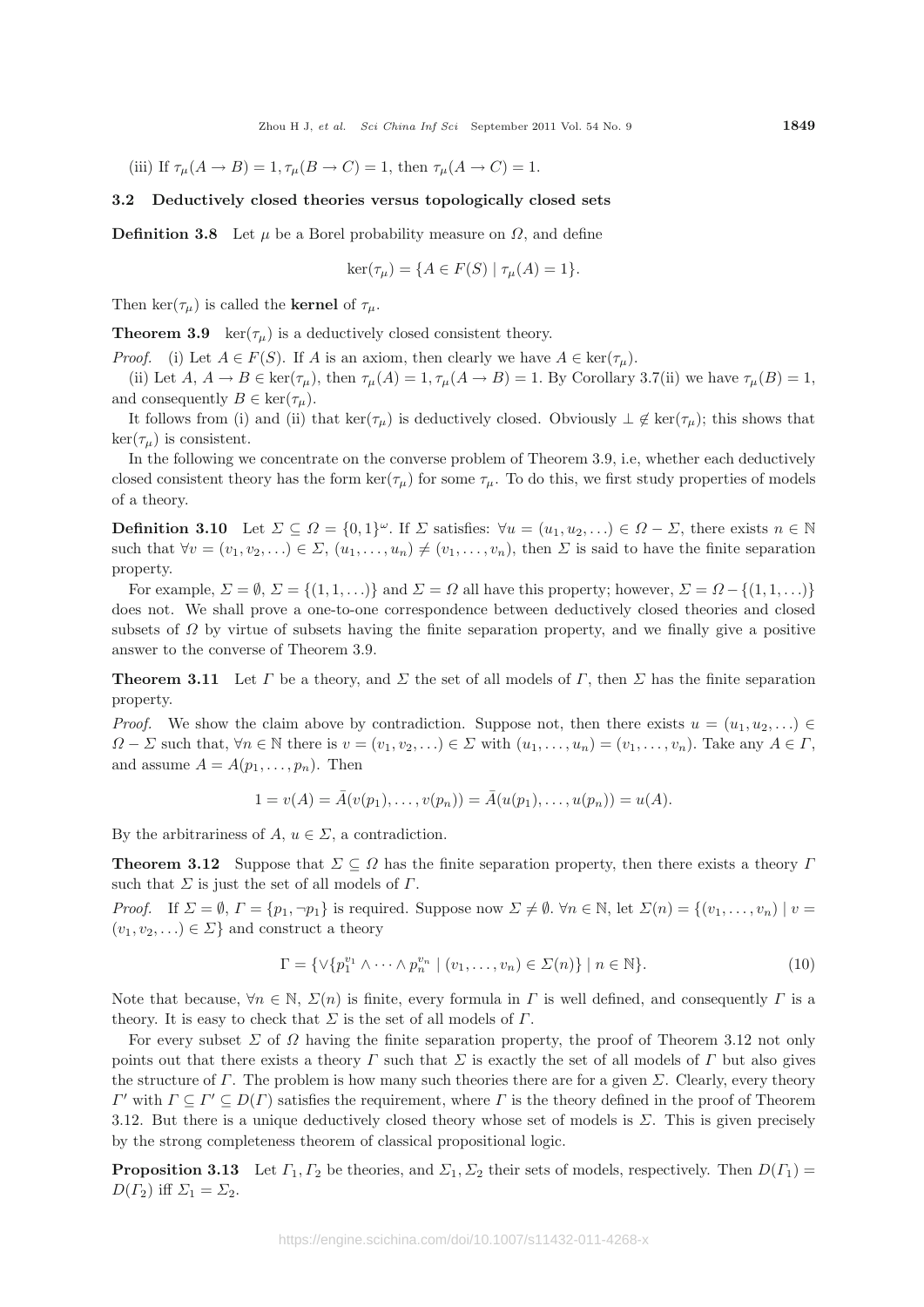**Corollary 3.14** There is a one-to-one correspondence between deductively closed theories and subsets of  $\Omega$  having the finite separation property.

Next we shall show that subsets of  $\Omega$  having the finite separation property are in one-to-one correspondence with the closed subsets of  $\Omega$ . Note that  $\Omega$  as the usual product topological space is metrizable; the metric  $\rho$  (see e.g. [20]) is defined by

$$
\rho(u, v) = \max\left\{\frac{|u_i - v_i|}{i} \mid i = 1, 2, \dots\right\},\tag{11}
$$

for all  $u = (u_1, u_2, \ldots), v = (v_1, v_2, \ldots) \in \Omega$ .

**Theorem 3.15** Let  $\Sigma \subseteq \Omega$ , then  $\Sigma$  has the finite separation property iff  $\Sigma$  is closed in  $(\Omega, \rho)$ .

*Proof.* Suppose that  $\Sigma$  has the finite separation property. To show the topological closedness of  $\Sigma$ , it is enough to show that  $\forall u \in \Omega - \Sigma$  there is  $\varepsilon > 0$  such that  $\rho(u, \Sigma) > \varepsilon$ . Take any  $u \in \Omega - \Sigma$ . Then there exists  $n \in \mathbb{N}$  such that  $\forall v = (v_1, v_2, \ldots) \in \Sigma$ ,  $(u_1, \ldots, u_n) \neq (v_1, \ldots, v_n)$ . Let  $\varepsilon = \frac{1}{n+1}$ , then  $\forall v = (v_1, v_2, \ldots), \, \rho(u, v) \geqslant \frac{1}{n} > \frac{1}{n+1} = \varepsilon$ , and hence  $\rho(u, \Sigma) \geqslant \frac{1}{n} > \varepsilon$ . This shows that  $\Sigma$  is closed.

Conversely, let  $\Sigma$  be a closed set. Then,  $\forall u \in \Omega - \Sigma$  there is  $\varepsilon(0 < \varepsilon < 1)$  such that  $\rho(u, \Sigma) > \varepsilon$ . Let  $n = \left[\frac{1}{\varepsilon}\right] + 1$ , then  $\varepsilon > \frac{1}{n}$ . Therefore  $\forall v \in \Sigma$ ,  $\rho(u, v) > \frac{1}{n}$ , and so  $(u_1, \ldots, u_n) \neq (v_1, \ldots, v_n)$ . This shows that  $\Sigma$  has the finite separation property.

It follows from Theorems 3.14 and 3.15 that:

**Theorem 3.16** There is a one-to-one correspondence between deductively closed theories and closed subsets of the space  $\Omega$ .

By Theorem 3.16, minimal nonempty closed subsets of  $\Omega$  (i.e., singleton sets) correspond to maximally consistent theories (because maximally consistent theories must be deductively closed [21]). Thus we get the structural and topological characterizations of maximally consistent theories in classical propositional logic.

**Theorem 3.17**  $\forall v = (v_1, v_2, \ldots) \in \Omega$ , define  $\Gamma_v = D(\{p_1^{v_1}, p_1^{v_1} \wedge p_2^{v_2}, \ldots\})$ , then

(i)  $M = \{ \Gamma_v \mid v \in \Omega \}$  is the set of all maximally consistent theories in classical propositional logic.

(ii) Define on M,  $d(\Gamma_u, \Gamma_v) = \rho(u, v), u, v \in \Omega$ , where  $\rho$  is given by (11), then  $(M, d)$  is a Cantor space [22].

It is left for the reader to check that,  $\forall v = (v_1, v_2, \ldots) \in \Omega$ , the maximally consistent theory  $\Gamma_v$  can be further characterized by  $\Gamma_v = D(\{p_1^{v_1}, p_2^{v_2}, \ldots\}),$  which is the same as in [23].

We are now ready to prove the converse of Theorem 3.9.

**Theorem 3.18** For each maximally consistent theory Γ in classical propositional logic, there exists a Borel probability measure  $\mu$  on  $\Omega$  such that  $\Gamma = \ker(\tau_{\mu})$ .

*Proof.* Let Γ be a deductively closed consistent theory, and Σ the set of models of Γ. It follows from Theorems 3.11 and 3.15 that  $\Sigma$  is a nonempty closed subset of  $\Omega$ . Consider  $\Sigma$  as a subspace of  $\Omega$ , then  $\mathscr{B}(\Sigma) = \mathscr{B}(\Omega) \cap \Sigma = {\{\Delta \cap \Sigma \mid \Delta \in \mathscr{B}(\Omega)\}}$ . Take a Borel probability measure  $\mu_0$  on  $\Sigma$  satisfying  $\mu_0(\Lambda) = 1$  iff  $\Lambda = \Sigma$ , where  $\Lambda$  is a closed subset of  $\Sigma$ . Define  $\mu : \mathscr{B}(\Omega) \to [0, 1]$  by

$$
\mu(\Delta) = \mu_0(\Delta \cap \Sigma), \quad \Delta \in \mathcal{B}(\Omega).
$$

Then  $\mu$  is a Borel probability measure on  $\Omega$ . Take any  $A \in \Gamma$ . Then it is clear that  $\Sigma \subseteq A^{-1}(1)$ , and  $\tau_{\mu}(A) = \mu(A^{-1}(1)) = \mu(\Sigma) = 1$ , this shows  $\Gamma \subseteq \text{ker}(\tau_{\mu})$ . Conversely, because both  $\Gamma$  and  $\text{ker}(\tau_{\mu})$ are deductively closed, it suffices to show that  $\forall B \in \text{ker}(\tau_{\mu})$ ,  $\Sigma \subseteq B^{-1}(1)$ . Suppose that  $\Sigma \nsubseteq B^{-1}(1)$ for some  $B \in \text{ker}(\tau_{\mu})$ , then  $B^{-1}(1) \cap \Sigma$  is a proper closed subset of  $\Sigma$ . Hence,  $\tau_{\mu}(B) = \mu(B^{-1}(1)) =$  $\mu_0(B^{-1}(1) \cap \Sigma) \neq 1$ , a contradiction.

Theorems 3.9 and 3.18 give a one-to-one correspondence between deductively closed theories and kernels  $\ker(\tau_\mu)$  of truth degree functions  $\tau_\mu$ . From the proof of Theorem 3.18 we obtain a characterization of truth degree functions with the same kernel:

**Theorem 3.19** Let  $\mu, \nu$  be Borel probability measures on  $\Omega$ , then ker( $\tau_{\mu}$ ) = ker( $\tau_{\nu}$ ) iff  $\mu(\Sigma) = \nu(\Sigma) = 1$ and for a topological closed subset  $\Delta$ ,  $\Delta \subset \Sigma$  implies  $\mu(\Delta) < 1, \nu(\Delta) < 1$ , where  $\Sigma$  is the set of models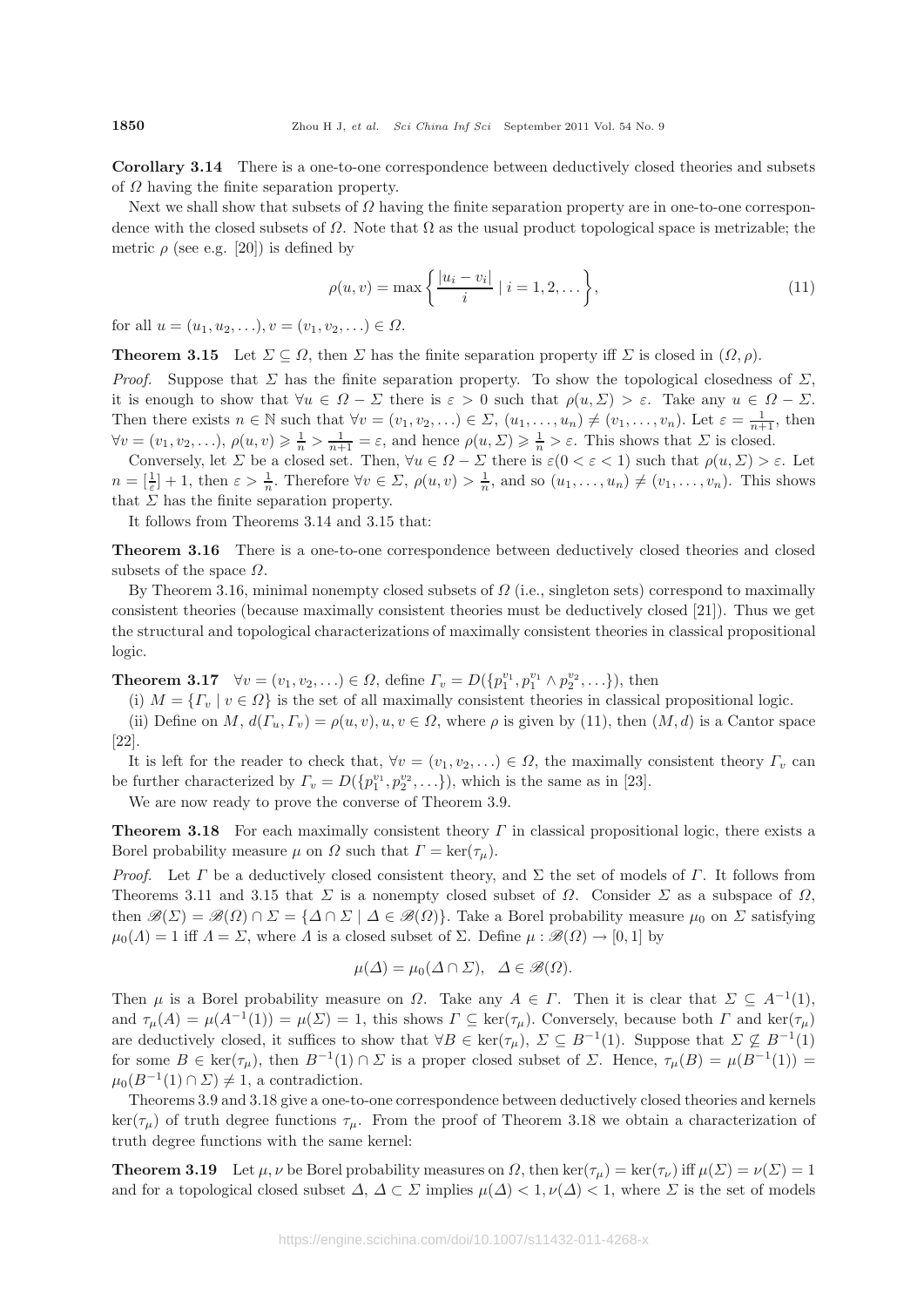of ker( $\tau_{\mu}$ ). In particular, if ker( $\tau_{\mu}$ ) is maximally consistent, then

$$
\ker(\tau_{\mu}) = \ker(\tau_{\nu}) \quad \text{iff} \quad \tau_{\mu} = \tau_{\nu}.
$$

*Proof.* The first part follows from the proof of Theorem 3.18. Suppose now  $\ker(\tau_u)$  is maximally consistent. By Theorem 3.17 there exists  $u \in \Omega$  such that  $\Sigma = \{u\}$ , and consequently  $\mu(\{u\}) = \nu(\{u\}) = 1$ . Thus,  $\tau_{\mu} = u = \tau_{\nu}$ .

When  $\tau_{\mu} = \tau_{\nu}$  we have  $\mu = \nu$ , i.e..

**Theorem 3.20** Let  $\mu, \nu$  be Borel probability measures on  $\Omega$ , then

$$
\tau_{\mu} = \tau_{\nu} \quad \text{iff } \mu = \nu.
$$

To prove Theorem 3.20, we need a lemma.

**Lemma 3.21** [18] Let  $\mu, \nu$  be Borel probability measures on  $\Omega$ . If  $\mu(\Sigma) = \nu(\Sigma)$  for all topological closed subsets  $\Sigma \subseteq \Omega$ , then  $\mu = \nu$ .

The proof of Theorem 3.20. Suppose now  $\tau_{\mu} = \tau_{\nu}$ . By Lemma 3.21 it is enough to show  $\mu(\Sigma) = \nu(\Sigma)$ for any closed subset  $\Sigma \subseteq \Omega$ . Suppose to the contrary that there is a closed subset  $\Sigma_0 \subseteq \Omega$  with  $\mu(\Sigma_0) \neq$  $\nu(\Sigma_0)$ . Then there exists  $n_0 \in \mathbb{N}$  such that  $\mu(\Sigma_0(n_0) \times \prod_{m=n_0+1}^{\infty} X_m) \neq \nu(\Sigma_0(n_0) \times \prod_{m=n_0+1}^{\infty} X_m)$ . By (10), construct a formula  $A_0 = \vee \{p_1^{v_1} \wedge \cdots \wedge p_{n_0}^{v_{n_0}} \mid (v_1, \ldots, v_{n_0}) \in \Sigma_0(n_0)\}\)$ . It is easy to see that  $\overline{A_0}^{-1}(1) = \Sigma_0(n_0)$ . Then  $\tau_\mu(A_0) = \mu(\Sigma_0(n_0) \times \prod_{m=n_0+1}^{\infty} X_m) \neq \nu(\Sigma_0(n_0) \times \prod_{m=n_0+1}^{\infty} X_m) = \tau_\nu(A_0)$ , a contradiction. The converse is obvious.

Theorem 3.20 gives a one-to-one correspondence between truth degree functions  $\tau_{\mu}$  defined by (7) and Borel probability measures  $\mu$  on  $\Omega$ . In section 4 we shall give an axiomatic definition of the probabilistic truth degree functions by using Kolmogorov axioms in probability theory, and finally prove the representations of such truth degree functions for Borel probability measures by (7).

#### **4 Axiomatic definition of truth degree functions and their representations**

**Definition 4.1** (Kolmogorov axioms) Let  $A, B \in F(S)$ . A mapping  $\tau : F(S) \to [0,1]$  is called a truth degree function if it satisfies

 $(K1)$   $0 \leqslant \tau(A) \leqslant 1$ .

(K2) If A is an axiom, then  $\tau(A) = 1$ .

(K3) If  $A \to B$  is a theorem, then  $\tau(A) \leq \tau(B)$ .

(K4) If  $\{A, B\}$  is inconsistent (simply called A and B inconsistent), then  $\tau(A \vee B) = \tau(A) + \tau(B)$ .

**Example 4.2** (i) Let  $\mu$  be a Borel probability measure on  $\Omega$ , then the  $\tau_{\mu}$  in (7) is a truth degree function in the sense of Definition 4.1.

(ii) Each  $v \in \Omega$  is also a truth degree function in the sense of Definition 4.1.

In the following proposition we select basic properties of  $\tau$ .

**Proposition 4.3.** (i) If  $\vdash A$ , then  $\tau(A) = 1$ . (ii) If A and B are provably equivalent, then  $\tau(A) = \tau(B)$ . (iii)  $\tau(\neg A)=1 - \tau(A)$ . (iv) If A is the refutable formula  $\bot$ , then  $\tau(A) = 0$ . (v)  $\tau(A) + \tau(B) = \tau(A \wedge B) + \tau(A \vee B).$ (vi)  $\tau(A \leftrightarrow B) = \tau(A \to B) + \tau(B \to A) - 1$ . (vii)  $1 + \tau(A \wedge B) = \tau(A) + \tau(A \rightarrow B)$ . (viii)  $\tau(A) + \tau(A \rightarrow B) = \tau(B) + \tau(B \rightarrow A).$ (ix)  $\tau(B) \leq \tau(A \to B)$ .  $(\textbf{x}) \ \tau(A \land B) \leqslant \min\{\tau(A), \tau(B)\} \leqslant \max\{\tau(A), \tau(B)\} \leqslant \tau(A \lor B).$ (xi)  $\tau(A \wedge B) \geq \tau(A) + \tau(B) - 1$ . (xii)  $\tau(B) \geq \tau(A) + \tau(A \rightarrow B) - 1$ .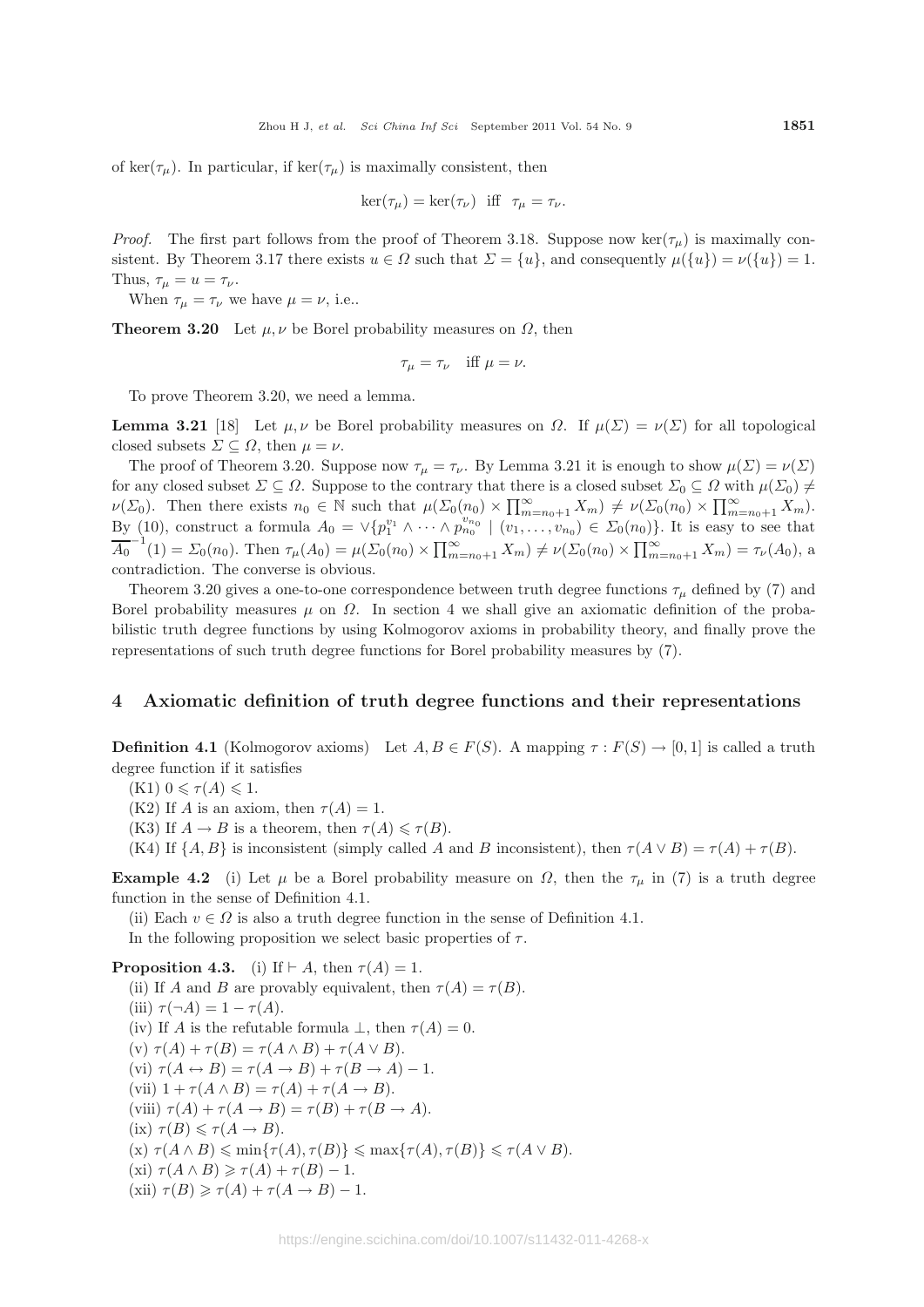(xiii) If  $\tau(A \to B) = 1$ , then  $\tau(A) \leq \tau(B)$ .

(xiv)  $\tau(A \to C) \geq \tau(A \to B) + \tau(B \to C) - 1$ .

*Proof.* We limit ourselves to (v). Because  $A \sim A \wedge (B \vee \neg B) \sim (A \wedge B) \vee (A \wedge \neg B)$ , and  $A \wedge B$  and  $A \wedge \neg B$  are inconsistent, we have  $\tau(A) = \tau((A \wedge B) \vee (A \wedge \neg B)) = \tau(A \wedge B) + \tau(A \wedge \neg B)$ . Because  $A \vee B$ and  $(A \wedge \neg B) \vee B$  are provably equivalent, and  $A \wedge \neg B$  and B are inconsistent, we have  $\tau(A \vee B)$  $\tau((A \wedge \neg B) \vee B) = \tau(A \wedge \neg B) + \tau(B)$ . Hence  $\tau(A) = \tau(A \wedge B) + \tau(A \wedge \neg B) = \tau(A \wedge B) + \tau(A \vee B) - \tau(B)$ .

The following are characterizations of truth degree functions.

**Theorem 4.4**  $\tau : F(S) \to [0, 1]$  is a truth degree function on  $F(S)$  iff  $\forall A, B \in F(S)$ ,  $\tau$  satisfies

- (i) If  $\vdash A$ , then  $\tau(A)=1$ .
- (ii) If  $\vdash \neg A$ , then  $\tau(A) = 0$ .
- (iii)  $\tau(A) + \tau(B) = \tau(A \vee B) + \tau(A \wedge B).$

*Proof.* The necessity is given by Proposition 4.3 (i), (iv) and (v). We show now the sufficiency.  $(K1)$ and (K2) clearly hold. Because  $A \wedge B$  is refutable whenever A and B are inconsistent, it follows from (ii) and (iii) that (K4) is true. It is left to show (K3). We first show  $\tau(\neg A)=1 - \tau(A)$ . In fact, it follows from (i), (iii) and the facts that  $\neg A \lor A$  is a theorem and  $\neg A \land A$  is refutable that  $1 = \tau(\neg A \lor A)$  $\tau(\neg A)+\tau(A)-\tau(\neg A\wedge A)=\tau(\neg A)+\tau(A)$ . Hence  $\tau(\neg A)=1-\tau(A)$ . Let  $\vdash A\rightarrow B$ , then  $\vdash \neg A\vee B$ , it then follows from (i) and (iii) that  $1 = \tau(\neg A \lor B) = \tau(\neg A) + \tau(B) - \tau(\neg A \land B) = 1 - \tau(A) + \tau(B) - \tau(\neg A \land B)$ . This shows  $\tau(A) \leq \tau(B)$ .

**Theorem 4.5**  $\tau : F(S) \to [0,1]$  is a truth degree function on  $F(S)$  iff  $\forall A, B \in F(S)$ ,  $\tau$  satisfies

- (i) If A is an axiom, then  $\tau(A)=1$ .
- (ii)  $\tau(\neg A)=1 \tau(A)$ .
- (iii)  $\tau(A) + \tau(A \rightarrow B) = \tau(B) + \tau(B \rightarrow A).$

*Proof.* By Proposition 4.3, it suffices to show the sufficiency. By (iii),  $\tau(B) = 1$  whenever  $\tau(A) =$  $\tau(A \to B) = 1$ . It follows from (i) and this fact that  $\tau(A) = 1$  for all theorems A. Let  $\vdash A \to B$ , then  $\tau(A \to B) = 1$ . By (iii) we have  $\tau(A) = \tau(B) + \tau(B \to A) - \tau(A \to B) = \tau(B) + \tau(B \to A) - 1 \leq \tau(B)$ , which shows (K3), and consequently,  $\tau(A) = \tau(B)$  for provably equivalent formulas A, B. Next we show  $(K4)$ . By (ii) and (iii), we have

$$
\tau(A \lor B) = \tau(\neg A \to B)
$$
  
=  $\tau(B \to \neg A) + \tau(B) - \tau(\neg A)$   
=  $\tau(B) + \tau(A) - 1 + \tau(B \to \neg A)$   
=  $\tau(B) + \tau(A) - 1 + \tau(\neg B \lor \neg A)$   
=  $\tau(B) + \tau(A) - \tau(A \land B)$ .

By (i) and (ii),  $\tau(A \wedge B) = 0$  whenever A and B are inconsistent, hence  $\tau(A \vee B) = \tau(A) + \tau(B)$ .

By Theorem 4.5, the truth degree function  $\tau$  is equivalent to the so-called syntactic degree function  $\tau^*$ introduced in [24]. In this paper we shall prove that such a truth degree function can be represented by (7) for a unique Borel probability measure. An alternate characterization of  $\tau$  is given below.

**Theorem 4.6**  $\tau: F(S) \to [0,1]$  is a truth degree function on  $F(S)$  iff  $\forall A, B \in F(S)$ ,  $\tau$  satisfies

- (i) If  $\vdash A$ , then  $\tau(A) = 1$ .
- (ii) If  $\vdash \neg A$ , then  $\tau(A)=0$ .
- (iii)  $\tau(A) + \tau(A \rightarrow B) = \tau(B) + \tau(B \rightarrow A).$

*Proof.* By Proposition 4.3 it suffices to show the sufficiency. By Theorem 4.5 it is enough to show that  $\forall A \in F(S), \tau(\neg A)=1 - \tau(A)$ . By (i) and (iii)  $\tau(E) = \tau(F)$  if E and F are provably equivalent. Then  $\tau(A) + \tau(\neg A) = \tau(A) + \tau(A \to \bot) = \tau(\bot) + \tau(\top) = 0 + 1 = 1$  because  $\neg A$  and  $A \to \bot$  are provably equivalent and so are  $\perp \to A$  and  $\top$ .

Before giving the representation of each truth degree function  $\tau$  on  $F(S)$ , some preliminary work is needed.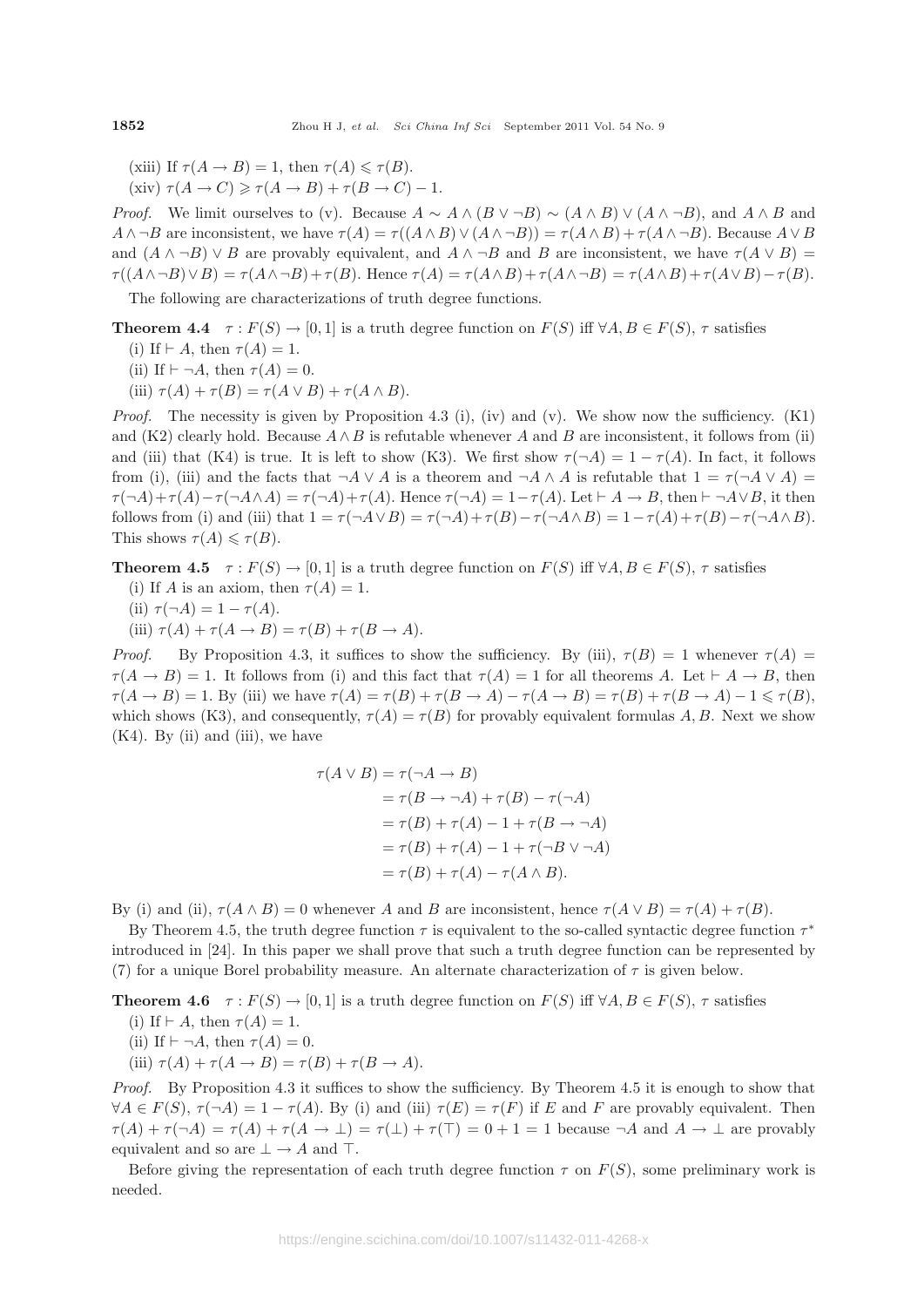Take any  $n \in \mathbb{N}$  and any  $(x_1, \ldots, x_n) \in \{0,1\}^n$ , let  $\delta_{(x_1,\ldots,x_n)}$  denote the basic conjunction  $p_1^{x_1} \wedge \cdots \wedge p_n^{x_n}$ in (10), i.e.,  $\delta_{(x_1,...,x_n)} = p_1^{x_1} \wedge \cdots \wedge p_n^{x_n}$ .

**Theorem 4.7** Let  $\tau$  be a truth degree function on  $F(S)$ , and  $(x_1, \ldots, x_n) \in \{0, 1\}^n$ , then

- (i)  $0 \leq \tau(\delta_{(x_1,...,x_n)}) \leq 1$ .
- (ii)  $\Sigma\{\tau(\delta_{(x_1,...,x_n)}) \mid (x_1,...,x_n) \in \{0,1\}^n\} = 1.$
- (iii)  $\tau(\delta_{(x_1,...,x_n,0)}) + \tau(\delta_{(x_1,...,x_n,1)}) = \tau(\delta_{(x_1,...,x_n)}).$

*Proof.* (i) By (K1), (i) is trivial.

(ii) Take any  $(x_1,...,x_n), (y_1,...,y_n) \in \{0,1\}^n$  with  $(x_1,...,x_n) \neq (y_1,...,y_n)$ , then  $\delta_{(x_1,...,x_n)}$  and  $\delta_{(y_1,...,y_n)}$  are inconsistent, and it then follows from (K4) that  $\tau(\delta_{(x_1,...,x_n)} \vee \delta_{(y_1,...,y_n)}) = \tau(\delta_{(x_1,...,x_n)}) +$  $\tau(\delta_{(y_1,...,y_n)})$ . Because  $\vee \{\delta_{(x_1,...,x_n)} \mid (x_1,...,x_n) \in \{0,1\}^n\}$  is a theorem, we have  $\tau(\vee \{\delta_{(x_1,...,x_n)}\mid (x_1,...,x_n) \in \{0,1\}^n\})$  $(x_1,\ldots,x_n) \in \{0,1\}^n\}) = 1$ . By several applications of (K4) we get (ii).

(iii) It follows from the provable equivalence of  $\delta_{(x_1,...,x_m,0)} \vee \delta_{(x_1,...,x_m,1)}$  and  $\delta_{(x_1,...,x_m)}$  and (ii) that (iii) is true.

**Theorem 4.8.** Let  $\tau$  be a truth degree function on  $F(S)$ ,  $A = A(p_1, \ldots, p_n) \in F(S)$ , then

$$
\tau(A) = \Sigma \{ \tau(\delta_{(x_1,\ldots,x_n)}) \mid (x_1,\ldots,x_n) \in \bar{A}^{-1}(1) \}. \tag{12}
$$

*Proof.* By Proposition 4.3 (ii),  $\tau(A) = \tau(B)$  if A and B are provably equivalent. Without changing the value  $\tau(A)$  of A, we assume that A is in disjunctive normal form, i.e.,  $A = \vee \{ \delta_{(x_1,...,x_n)} \mid (x_1,...,x_n) \in$  $\overline{A}^{-1}(1)$ . By the proof of Theorem 4.7 we have  $\tau(A) = \tau(\vee \{ \delta_{(x_1,...,x_n)} \mid (x_1,...,x_n) \in \overline{A}^{-1}(1) \}) =$  $\Sigma\{\tau(\delta_{(x_1,...,x_n)}) \mid (x_1,...,x_n) \in \overline{A}^{-1}(1)\},\$  which is (12).

**Theorem 4.9** (Representation theorem) Let  $\tau$  be a truth degree function on  $F(S)$ , then there is a unique Borel probability measure  $\mu$  on  $\Omega$  such that for all  $A \in F(S)$ ,

$$
\tau(A) = \mu(A^{-1}(1)).\tag{13}
$$

*Proof.* Construct a Borel probability measure  $\mu$  satisfying (13). Take any  $n \in \mathbb{N}$ , let

$$
\mu\bigg((x_1,\ldots,x_n)\times\prod_{m=n+1}^{\infty}X_m\bigg)=\tau(\delta_{(x_1,\ldots,x_n)}).
$$
\n(14)

For any closed subset  $\Sigma$  of  $\Omega$ , let

$$
\mu\bigg(\Sigma(n)\times\prod_{m=n+1}^{\infty}X_m\bigg)=\Sigma\{\tau(\delta_{(x_1,\ldots,x_n)})\mid (x_1,\ldots,x_n)\in\Sigma(n)\},\tag{15}
$$

and

$$
\mu(\Sigma) = \lim_{n \to \infty} \mu\bigg(\Sigma(n) \times \prod_{m=n+1}^{\infty} X_m\bigg). \tag{16}
$$

Take any Borel set  $\Delta \in \mathscr{B}(\Omega)$ , let

$$
\mu(\Delta) = \sup \{ \mu(\Sigma) \mid \Sigma \subseteq \Delta \text{ is topologically closed} \}. \tag{17}
$$

Then it follows from (14)–(17) that  $\mu$  is a Borel probability measure on  $\Omega$ . For every  $A \in F(S)$ , it follows from Theorem 4.8 that

$$
\tau(A) = \Sigma \{ \tau(\delta_{(x_1,...,x_n)}) \mid (x_1,...,x_n) \in \overline{A}^{-1}(1) \}
$$

$$
= \mu \left( \overline{A}^{-1}(1) \times \prod_{m=n+1}^{\infty} X_m \right) = \mu(A^{-1}(1));
$$

this shows (13). Let  $\nu$  be an arbitrary Borel probability measure on  $\Omega$  satisfying (13), then  $\nu$  satisfies (14)–(17). By Lemma 3.21 we must have  $\mu = \nu$ .